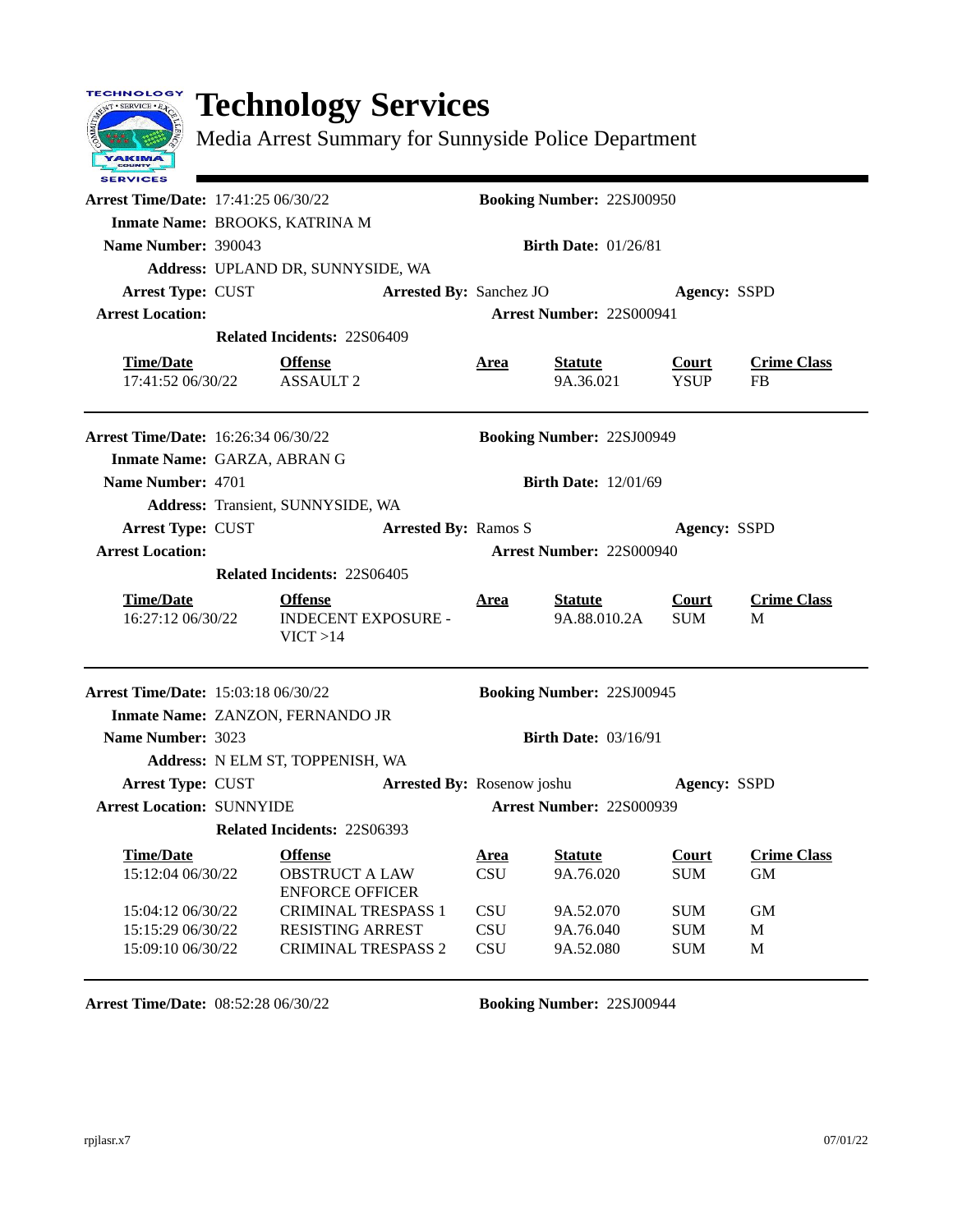| Inmate Name: BRUMLEY, KYLA M               |                                                               |                              |                             |                                  |                     |                    |
|--------------------------------------------|---------------------------------------------------------------|------------------------------|-----------------------------|----------------------------------|---------------------|--------------------|
| Name Number: 188513                        |                                                               |                              |                             | <b>Birth Date: 01/11/91</b>      |                     |                    |
|                                            | Address: E DECATUR AVE, SUNNYSIDE, WA                         |                              |                             |                                  |                     |                    |
| <b>Arrest Type: CUST</b>                   |                                                               | <b>Arrested By: Berry K</b>  |                             |                                  | <b>Agency: SSPD</b> |                    |
| <b>Arrest Location: 6th &amp; YVH</b>      |                                                               |                              |                             | <b>Arrest Number: 22S000935</b>  |                     |                    |
|                                            | <b>Related Incidents: 22S01561, 22S06393</b>                  |                              |                             |                                  |                     |                    |
| <b>Time/Date</b>                           | <b>Offense</b>                                                |                              | Area                        | <b>Statute</b>                   | <b>Court</b>        | <b>Crime Class</b> |
| ******** **/**/**                          | <b>OBSTRUCT A LAW</b>                                         |                              |                             | 9A.76.020                        | <b>SUM</b>          | <b>GM</b>          |
|                                            | <b>ENFORCE OFFICER</b>                                        |                              |                             |                                  |                     |                    |
| ******** **/**/**                          | THEFT 3 - UNDER \$750                                         |                              |                             | 9A.56.050                        | <b>SUM</b>          | GM                 |
| <b>Arrest Time/Date: 12:32:20 06/29/22</b> |                                                               |                              |                             | <b>Booking Number: 22SJ00941</b> |                     |                    |
| Inmate Name: MUNOZ, ANTHONY A              |                                                               |                              |                             |                                  |                     |                    |
| Name Number: 98315                         |                                                               |                              |                             | <b>Birth Date: 05/18/93</b>      |                     |                    |
|                                            | Address: LARSON ST, GRANDVIEW, WA                             |                              |                             |                                  |                     |                    |
| <b>Arrest Type: CUST</b>                   |                                                               |                              | <b>Arrested By: Ramos S</b> |                                  | <b>Agency: SSPD</b> |                    |
| <b>Arrest Location:</b>                    |                                                               |                              |                             | <b>Arrest Number: 225000932</b>  |                     |                    |
|                                            | Related Incidents: 22S06369                                   |                              |                             |                                  |                     |                    |
| <b>Time/Date</b>                           | <b>Offense</b>                                                |                              | <u>Area</u>                 | <b>Statute</b>                   | Court               | <b>Crime Class</b> |
|                                            | 12:33:29 06/29/22 CRIMINAL TRESPASS 1                         |                              |                             | 9A.52.070                        | <b>SUM</b>          | <b>GM</b>          |
| 12:33:29 06/29/22                          | <b>CRIMINAL TRESPASS 2</b>                                    |                              |                             | 9A.52.080                        | <b>SUM</b>          | <b>GM</b>          |
| <b>Arrest Time/Date: 10:28:20 06/29/22</b> |                                                               |                              |                             | <b>Booking Number: 22SJ00938</b> |                     |                    |
| Inmate Name: ZAVALA, LATOIA K              |                                                               |                              |                             |                                  |                     |                    |
| Name Number: 176924                        |                                                               |                              |                             | <b>Birth Date: 11/07/78</b>      |                     |                    |
|                                            | Address: E YAKIMA VALLEY HWY; RODEWAY INN; 226, SUNNYSIDE, WA |                              |                             |                                  |                     |                    |
| <b>Arrest Type: CUST</b>                   |                                                               | <b>Arrested By: Prieto J</b> |                             |                                  | <b>Agency: SSPD</b> |                    |
| <b>Arrest Location:</b>                    |                                                               |                              |                             | <b>Arrest Number: 22S000929</b>  |                     |                    |
|                                            | <b>Related Incidents: 22S06365</b>                            |                              |                             |                                  |                     |                    |
| <b>Time/Date</b>                           | <b>Offense</b>                                                |                              | Area                        | <b>Statute</b>                   | Court               | <b>Crime Class</b> |
| 11:09:25 06/29/22                          | <b>ASSAULT 4TH DEGREE</b>                                     |                              |                             | 9A.36.041.2                      |                     | GM                 |
| 11:09:25 06/29/22                          | <b>CRIMINAL TRESPASS 2</b>                                    |                              |                             | 9A.52.080                        |                     | GM                 |
| 11:09:25 06/29/22<br>11:09:25 06/29/22     | <b>CRIMINAL TRESPASS 2</b><br>THEFT 3 - UNDER \$750           |                              |                             | 9A.52.080<br>9A.56.050           |                     | GM<br>GM           |
| 11:09:25 06/29/22                          | THEFT 3 - UNDER \$750                                         |                              |                             | 9A.56.050                        |                     | <b>GM</b>          |
|                                            |                                                               |                              |                             |                                  |                     |                    |
| <b>Arrest Time/Date: 05:11:53 06/29/22</b> |                                                               |                              |                             | <b>Booking Number: 22SJ00932</b> |                     |                    |
|                                            | Inmate Name: HERNANDEZ, ELOY J JR                             |                              |                             |                                  |                     |                    |
| Name Number: 6257                          |                                                               |                              |                             |                                  |                     |                    |
|                                            |                                                               |                              |                             | <b>Birth Date: 02/08/83</b>      |                     |                    |
|                                            | Address: TRANSIENT, SUNNYSIDE, WA                             |                              |                             |                                  |                     |                    |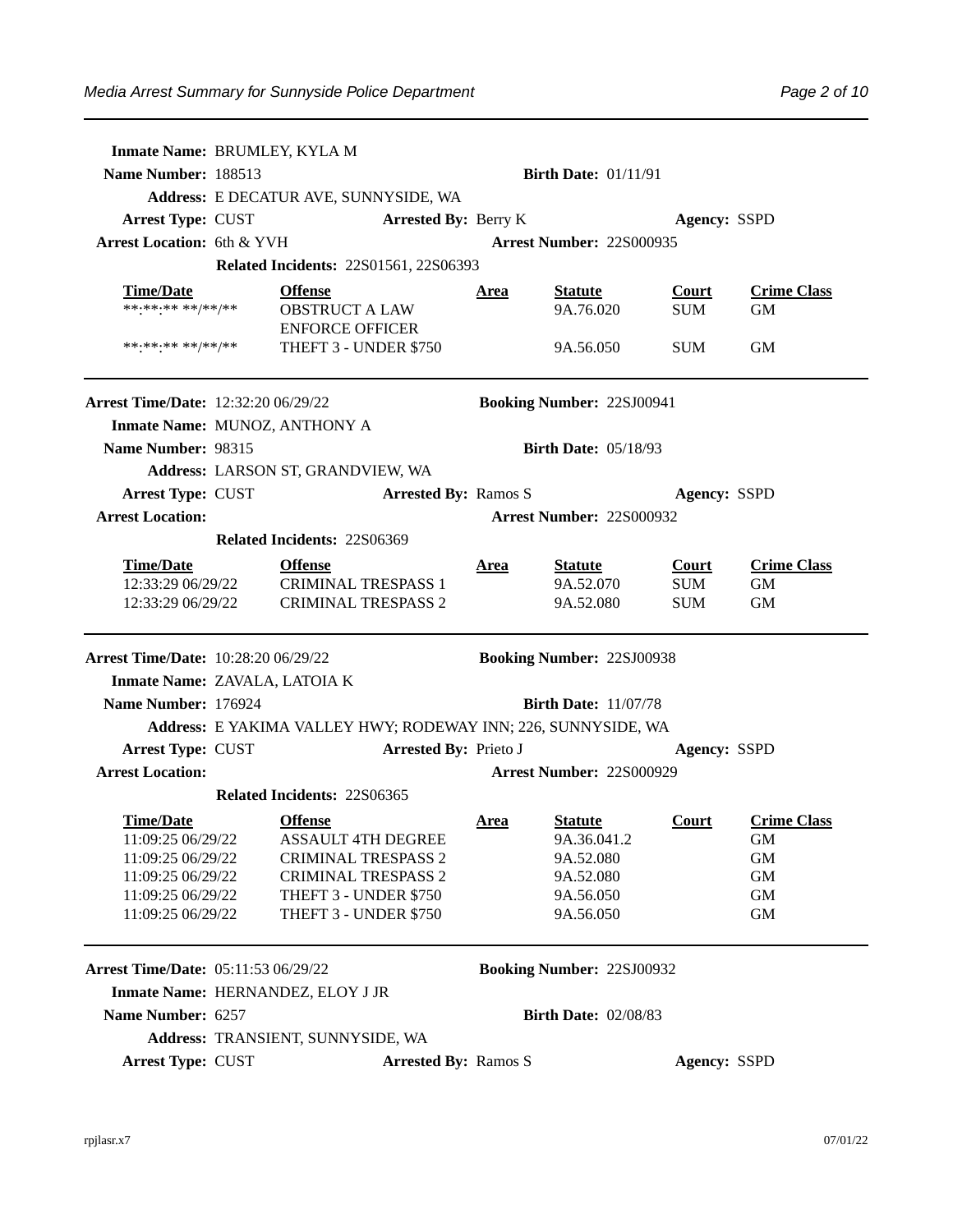| <b>Arrest Location: 1105 DECATUR AVE</b>                   |                           |                                                                  |                                         | <b>Arrest Number: 22S000923</b>               |                                            |                                 |
|------------------------------------------------------------|---------------------------|------------------------------------------------------------------|-----------------------------------------|-----------------------------------------------|--------------------------------------------|---------------------------------|
|                                                            | <b>Related Incidents:</b> |                                                                  |                                         |                                               |                                            |                                 |
| <b>Time/Date</b><br>05:13:48 06/29/22<br>05:12:36 06/29/22 |                           | <b>Offense</b><br><b>ELUDING</b><br>VIO DV PROTECT ORD -<br>3RD  | <u>Area</u><br><b>CSU</b><br><b>CSU</b> | <b>Statute</b><br>46.61.024.1<br>26.50.110(5) | <b>Court</b><br><b>YSUP</b><br><b>YSUP</b> | <b>Crime Class</b><br>FC<br>FC  |
| <b>Arrest Time/Date: 01:04:32 06/29/22</b>                 |                           |                                                                  |                                         | <b>Booking Number: 22SJ00931</b>              |                                            |                                 |
| Inmate Name: OBRIEN, JENNI M                               |                           |                                                                  |                                         |                                               |                                            |                                 |
| Name Number: 114342                                        |                           |                                                                  |                                         | <b>Birth Date: 11/01/88</b>                   |                                            |                                 |
|                                                            |                           | Address: FORSELL RD, GRANDVIEW, WA                               |                                         |                                               |                                            |                                 |
| <b>Arrest Type: CUST</b>                                   |                           | <b>Arrested By: Chiprez J</b>                                    |                                         |                                               | Agency: SSPD                               |                                 |
| <b>Arrest Location: TRAVEL INN</b>                         |                           |                                                                  |                                         | Arrest Number: 22S000922                      |                                            |                                 |
|                                                            |                           | Related Incidents: 22S06356                                      |                                         |                                               |                                            |                                 |
| <b>Time/Date</b><br>01:05:17 06/29/22                      |                           | <b>Offense</b><br>FALSE STATEMENT TO<br>PUB SER ATTEMPT          | <u>Area</u><br><b>CSU</b>               | <b>Statute</b><br>9A.76.175.A                 | <b>Court</b><br><b>SUM</b>                 | <b>Crime Class</b><br><b>GM</b> |
| Arrest Time/Date: 21:58:37 06/28/22                        |                           |                                                                  |                                         | <b>Booking Number: 22SJ00929</b>              |                                            |                                 |
|                                                            |                           | Inmate Name: CORTEZ-VILLA, ELIJAH R                              |                                         |                                               |                                            |                                 |
| Name Number: 343421                                        |                           |                                                                  |                                         | <b>Birth Date: 04/29/99</b>                   |                                            |                                 |
|                                                            |                           | Address: S 6TH ST; J, SUNNYSIDE, WA                              |                                         |                                               |                                            |                                 |
| <b>Arrest Type: CUST</b>                                   |                           | <b>Arrested By: Withers C</b>                                    |                                         |                                               | <b>Agency: SSPD</b>                        |                                 |
| <b>Arrest Location: 1500 S 6TH ST</b>                      |                           |                                                                  |                                         | <b>Arrest Number: 22S000920</b>               |                                            |                                 |
|                                                            |                           | Related Incidents: 22S06351                                      |                                         |                                               |                                            |                                 |
| <b>Time/Date</b><br>21:59:48 06/28/22<br>21:45:00 06/28/22 |                           | <b>Offense</b><br><b>HARASSMENT</b><br><b>ASSAULT 4TH DEGREE</b> | <u>Area</u><br><b>CSU</b><br><b>CSU</b> | <b>Statute</b><br>9A.46.020.1<br>9A.36.041.2  | <b>Court</b><br><b>YSUP</b>                | <b>Crime Class</b><br>FC<br>GM  |
| Arrest Time/Date: 21:33:00 06/28/22                        |                           | Inmate Name: CORTEZ-VILLA, ELIJAH R                              |                                         | <b>Booking Number: 22J-02467</b>              |                                            |                                 |
| Name Number: 343421                                        |                           |                                                                  |                                         | <b>Birth Date: 04/29/99</b>                   |                                            |                                 |
|                                                            |                           | Address: S 6TH ST; J, SUNNYSIDE, WA                              |                                         |                                               |                                            |                                 |
| <b>Arrest Type: CUST</b>                                   |                           | <b>Arrested By: Withers C</b>                                    |                                         |                                               | <b>Agency: SSPD</b>                        |                                 |
| Arrest Location: 1500 S 6TH ST, SSIDE                      |                           |                                                                  |                                         | Arrest Number: J00125488                      |                                            |                                 |
|                                                            | <b>Related Incidents:</b> |                                                                  |                                         |                                               |                                            |                                 |
| <b>Time/Date</b><br>07:23:00 06/29/22                      |                           | <b>Offense</b><br><b>HARASSMENT</b>                              | <u>Area</u>                             | <b>Statute</b><br>9A.46.020.2B                | <b>Court</b><br><b>YSUP</b>                | <b>Crime Class</b><br>FC        |

**Arrest Time/Date:** 08:42:51 06/28/22 **Booking Number:** 22SJ00919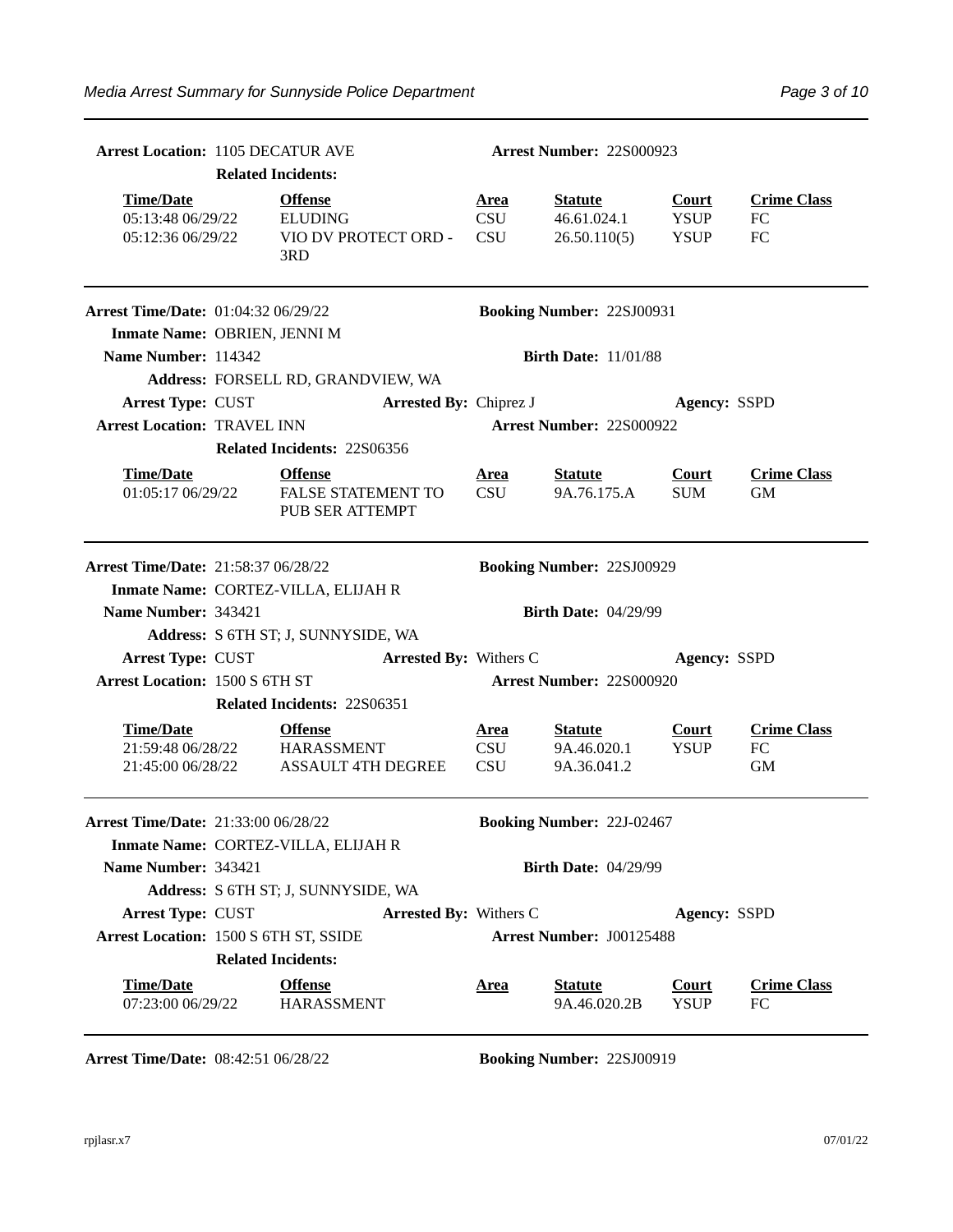|                                                                                | Inmate Name: BALAY-MAGANA, ANTHONY                                   |                                         |                                                       |                                   |                                       |
|--------------------------------------------------------------------------------|----------------------------------------------------------------------|-----------------------------------------|-------------------------------------------------------|-----------------------------------|---------------------------------------|
| <b>Name Number: 6883</b>                                                       |                                                                      |                                         | <b>Birth Date: 03/21/88</b>                           |                                   |                                       |
|                                                                                | Address: RIVERSIDE DR #2, PROSSER, WA<br><b>Arrested By: Saenz G</b> |                                         |                                                       |                                   |                                       |
| <b>Arrest Type: CUST</b><br><b>Arrest Location: Yakima County Jail</b>         |                                                                      |                                         | <b>Arrest Number: 22S000910</b>                       | <b>Agency: SSPD</b>               |                                       |
|                                                                                | <b>Related Incidents:</b>                                            |                                         |                                                       |                                   |                                       |
|                                                                                |                                                                      |                                         |                                                       |                                   |                                       |
| <b>Time/Date</b><br>******** **/**/**                                          | <b>Offense</b><br><b>SUNNYSIDE COURT</b>                             | <u>Area</u>                             | <b>Statute</b><br><b>SUNNYSIDE</b>                    | <b>Court</b><br><b>SUM</b>        | <b>Crime Class</b><br>М               |
|                                                                                | <b>COMMIT</b>                                                        |                                         | <b>COURT</b>                                          |                                   |                                       |
| ******** **/**/**                                                              | <b>GRANDVIEW COURT</b><br><b>COMMIT</b>                              |                                         | GRANDVIEW<br><b>COMMIT</b>                            | GVM                               | M                                     |
| <b>Arrest Time/Date: 01:43:04 06/28/22</b>                                     |                                                                      |                                         | <b>Booking Number: 22SJ00916</b>                      |                                   |                                       |
|                                                                                | Inmate Name: RUIZ MARTINEZ, JOSE A                                   |                                         |                                                       |                                   |                                       |
| Name Number: 380873                                                            |                                                                      |                                         | <b>Birth Date: 09/26/93</b>                           |                                   |                                       |
|                                                                                | Address: S. 6TH ST, Sunnyside, WA                                    |                                         |                                                       |                                   |                                       |
| <b>Arrest Type: CUST</b>                                                       |                                                                      |                                         | <b>Arrested By: Rosenow joshu</b>                     | <b>Agency: SSPD</b>               |                                       |
| Arrest Location: 1341 S 6TH ST #6                                              |                                                                      |                                         | <b>Arrest Number: 22S000907</b>                       |                                   |                                       |
|                                                                                | Related Incidents: 22S06327                                          |                                         |                                                       |                                   |                                       |
| <b>Time/Date</b><br><b>Time/Date</b><br>01:43:36 06/28/22<br>01:45:03 06/28/22 | <b>Offense</b><br><b>ASSAULT 4 DV</b><br>DUI                         | <u>Area</u><br><b>CSU</b><br><b>CSU</b> | <u>Statute</u><br>9A.36.041.2.DV SUM<br>46.61.502     | <b>Court</b><br><b>SUM</b>        | <b>Crime Class</b><br>GM<br><b>GM</b> |
| <b>Arrest Time/Date: 20:29:25 06/27/22</b>                                     |                                                                      |                                         | <b>Booking Number: 22SJ00915</b>                      |                                   |                                       |
|                                                                                | Inmate Name: BARAJAS-GONZALEZ, JOEL A                                |                                         |                                                       |                                   |                                       |
| Name Number: 225745                                                            |                                                                      |                                         | <b>Birth Date: 12/17/87</b>                           |                                   |                                       |
|                                                                                | Address: OUTLOOK RD, SUNNYSIDE, WA                                   |                                         |                                                       |                                   |                                       |
| <b>Arrest Type: CUST</b>                                                       |                                                                      |                                         | <b>Arrested By:</b> Rosenow joshu <b>Agency:</b> SSPD |                                   |                                       |
| Arrest Location: maple grove / yvh                                             |                                                                      |                                         | Arrest Number: 22S000906                              |                                   |                                       |
|                                                                                | Related Incidents: 22S06313                                          |                                         |                                                       |                                   |                                       |
| <u>Time/Date</u><br>20:31:54 06/27/22<br>20:30:01 06/27/22                     | <b>Offense</b><br>DR W/LIC SUSP/REV 3<br><b>DUI</b>                  | <u>Area</u><br><b>CSU</b><br>CSU        | <b>Statute</b><br>46.20.342.1C<br>46.61.502           | Court<br><b>GVM</b><br><b>GVM</b> | <b>Crime Class</b><br>М<br><b>GM</b>  |
| <b>Arrest Time/Date: 01:16:00 06/27/22</b>                                     |                                                                      |                                         | <b>Booking Number: 22J-02424</b>                      |                                   |                                       |
|                                                                                | Inmate Name: MITCHELL, RONALD H                                      |                                         |                                                       |                                   |                                       |
| Name Number: 451413                                                            |                                                                      |                                         | <b>Birth Date: 09/30/88</b>                           |                                   |                                       |
|                                                                                | Address: s main, mitlon freewate, OR                                 |                                         |                                                       |                                   |                                       |
| <b>Arrest Type: CUST</b>                                                       |                                                                      |                                         |                                                       | <b>Agency: SSPD</b>               |                                       |
|                                                                                | <b>Arrested By: ROSENOW</b>                                          |                                         |                                                       |                                   |                                       |
| <b>Arrest Location: SUNNYSIDE</b>                                              | <b>Related Incidents:</b>                                            |                                         | <b>Arrest Number: J00125426</b>                       |                                   |                                       |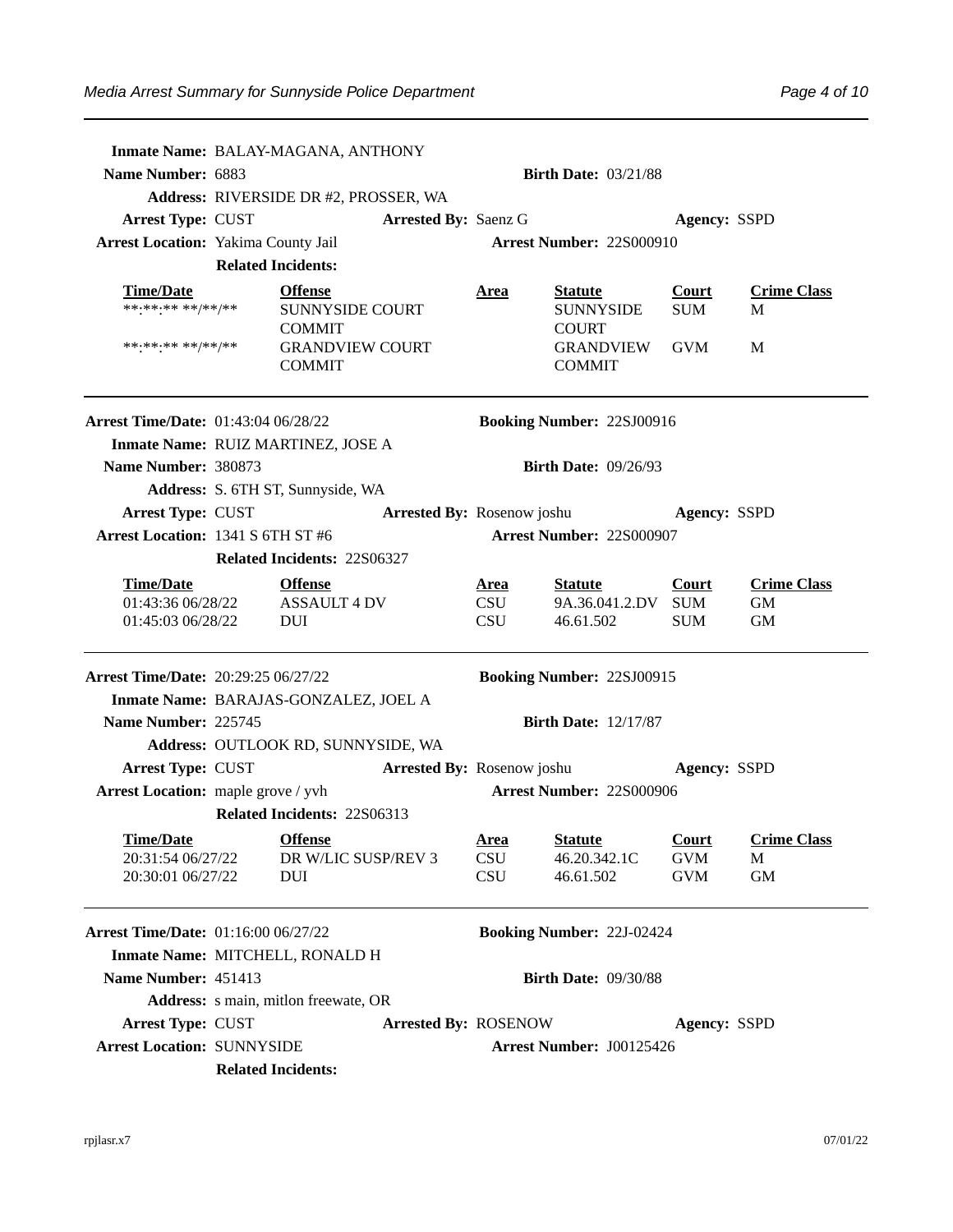| <b>Time/Date</b><br>03:17:57 06/27/22                      | <b>Offense</b><br><b>FUGITIVE FRM JUSTICE</b>                |                               | <u>Area</u>               | <b>Statute</b><br>10.88.320              | Court<br><b>YSUP</b>                       | <b>Crime Class</b><br>FG                     |
|------------------------------------------------------------|--------------------------------------------------------------|-------------------------------|---------------------------|------------------------------------------|--------------------------------------------|----------------------------------------------|
| <b>Arrest Time/Date: 22:00:00 06/26/22</b>                 |                                                              |                               |                           | <b>Booking Number: 22J-02429</b>         |                                            |                                              |
| Inmate Name: TOBIAS, ESTEPHEN D                            |                                                              |                               |                           |                                          |                                            |                                              |
| Name Number: 13618                                         |                                                              |                               |                           | <b>Birth Date: 10/04/79</b>              |                                            |                                              |
|                                                            | Address: E 3RD AVE, TOPPENISH, WA                            |                               |                           |                                          |                                            |                                              |
| <b>Arrest Type: CUST</b>                                   |                                                              | <b>Arrested By: VALENCIA</b>  |                           |                                          | <b>Agency: SSPD</b>                        |                                              |
| <b>Arrest Location: SUNNYSIDE</b>                          |                                                              |                               |                           | Arrest Number: J00125431                 |                                            |                                              |
|                                                            | <b>Related Incidents:</b>                                    |                               |                           |                                          |                                            |                                              |
| <b>Time/Date</b><br>09:15:00 06/27/22<br>09:15:00 06/27/22 | <b>Offense</b><br><b>BURGLARY 2</b><br>THEFT 3 - UNDER \$750 |                               | <u>Area</u>               | <b>Statute</b><br>9A.52.030<br>9A.56.050 | <b>Court</b><br><b>YSUP</b><br><b>YSUP</b> | <b>Crime Class</b><br><b>FB</b><br><b>GM</b> |
| <b>Arrest Time/Date: 13:55:46 06/26/22</b>                 |                                                              |                               |                           | <b>Booking Number: 22SJ00907</b>         |                                            |                                              |
| Inmate Name: SMITH, FRANK L                                |                                                              |                               |                           |                                          |                                            |                                              |
| Name Number: 48921                                         |                                                              |                               |                           | <b>Birth Date: 11/01/75</b>              |                                            |                                              |
|                                                            | Address: TRANSIENT; HOMELESS, TOPPENISH, WA                  |                               |                           |                                          |                                            |                                              |
| Arrest Type: CUST                                          |                                                              | <b>Arrested By: Juarez Mi</b> |                           |                                          | <b>Agency: SSPD</b>                        |                                              |
| <b>Arrest Location:</b>                                    |                                                              |                               |                           | <b>Arrest Number: 22S000898</b>          |                                            |                                              |
|                                                            | Related Incidents: 22S06267                                  |                               |                           |                                          |                                            |                                              |
| <b>Time/Date</b><br>13:56:15 06/26/22                      | <b>Offense</b><br><b>ASSAULT 4 DV</b>                        |                               | <u>Area</u><br><b>CSU</b> | <b>Statute</b><br>9A.36.041.2.DV SUM     | Court                                      | <b>Crime Class</b><br><b>GM</b>              |
| <b>Arrest Time/Date: 05:44:14 06/26/22</b>                 |                                                              |                               |                           | <b>Booking Number: 22SJ00906</b>         |                                            |                                              |
|                                                            | Inmate Name: CRUZ ROSARIO, YAIR                              |                               |                           |                                          |                                            |                                              |
| Name Number: 411641                                        |                                                              |                               |                           | <b>Birth Date: 01/23/03</b>              |                                            |                                              |
|                                                            | Address: BROWN ST, PROSSER, WA                               |                               |                           |                                          |                                            |                                              |
| Arrest Type: CUST                                          |                                                              | <b>Arrested By: Chiprez J</b> |                           |                                          | <b>Agency: SSPD</b>                        |                                              |
| <b>Arrest Location: 6th / yvh</b>                          |                                                              |                               |                           | <b>Arrest Number: 22S000897</b>          |                                            |                                              |
|                                                            | <b>Related Incidents: 22S06261</b>                           |                               |                           |                                          |                                            |                                              |
| <b>Time/Date</b>                                           | <b>Offense</b>                                               |                               | <u>Area</u>               | <b>Statute</b>                           | <b>Court</b>                               | <b>Crime Class</b>                           |
| 05:44:48 06/26/22                                          | MIP/MIC                                                      |                               | <b>CSU</b>                | 66.44.270.2A                             | <b>SUM</b>                                 | <b>GM</b>                                    |
| <b>Arrest Time/Date: 05:03:15 06/26/22</b>                 |                                                              |                               |                           | <b>Booking Number: 22SJ00905</b>         |                                            |                                              |
|                                                            | Inmate Name: CRUZ-ROSARIO, LUIS G                            |                               |                           |                                          |                                            |                                              |
| Name Number: 225272                                        |                                                              |                               |                           | <b>Birth Date: 02/04/98</b>              |                                            |                                              |
|                                                            | Address: BROWN ST, PROSSER, WA                               |                               |                           |                                          |                                            |                                              |
| Arrest Type: CUST                                          |                                                              | <b>Arrested By: Chiprez J</b> |                           |                                          | <b>Agency: SSPD</b>                        |                                              |
| Arrest Location: N 6TH ST / E YVH                          |                                                              |                               |                           | Arrest Number: 22S000896                 |                                            |                                              |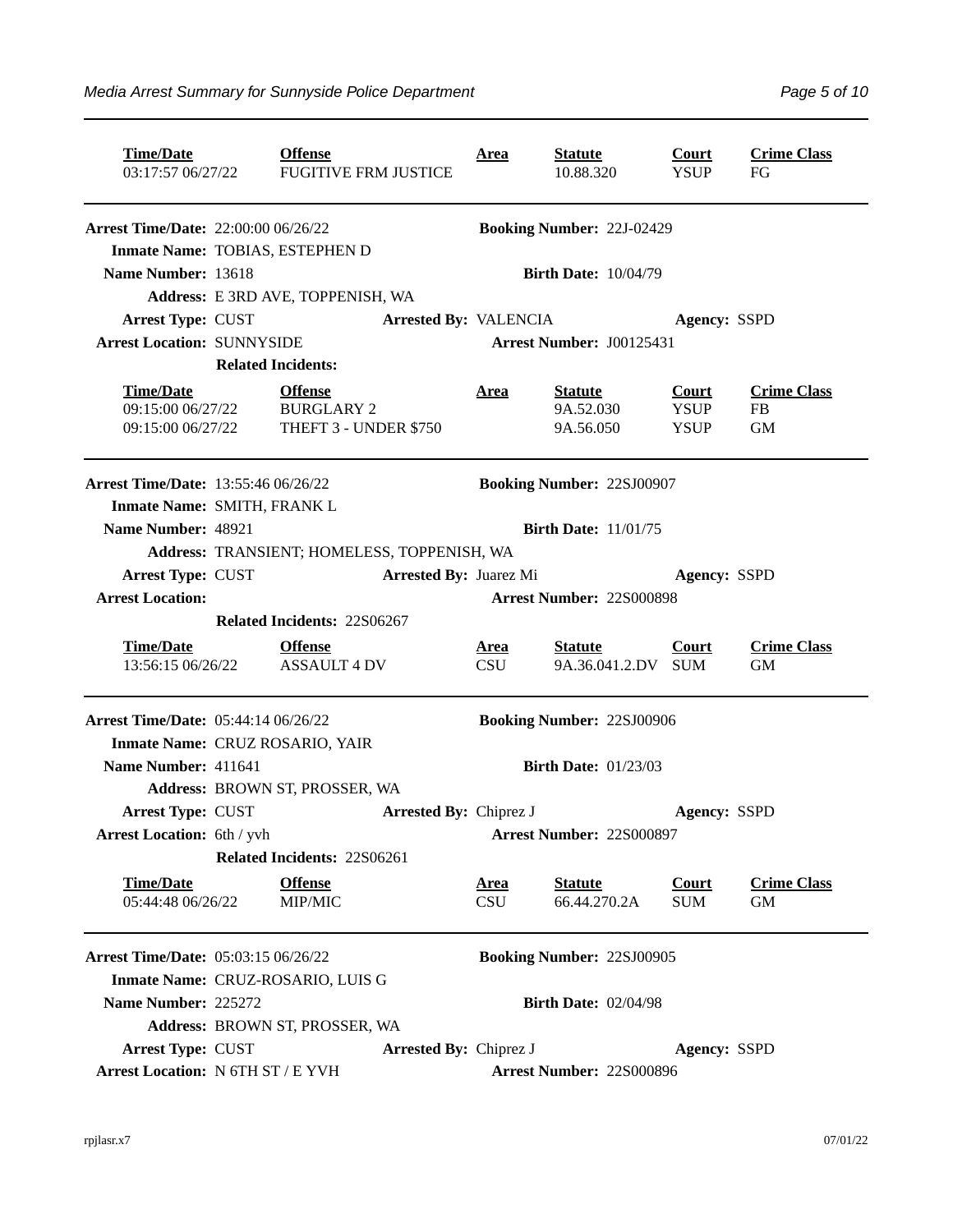|                                                                                                      | <b>Related Incidents: 22S06261</b>                                                                                                        |                           |                                                                          |                                                                      |                                                 |  |
|------------------------------------------------------------------------------------------------------|-------------------------------------------------------------------------------------------------------------------------------------------|---------------------------|--------------------------------------------------------------------------|----------------------------------------------------------------------|-------------------------------------------------|--|
| <b>Time/Date</b><br>05:03:57 06/26/22<br>05:06:00 06/26/22                                           | <b>Offense</b><br>DR W/LIC SUSP/REV 3<br>DRIVE MV W/O IGNITION CSU<br><b>INTERLOC</b>                                                     | <u>Area</u><br>CSU        | <b>Statute</b><br>46.20.342.1C<br>46.20.740                              | <b>Court</b><br><b>SUM</b><br><b>SUM</b>                             | <b>Crime Class</b><br>M<br><b>GM</b>            |  |
| Arrest Time/Date: 04:35:05 06/26/22                                                                  |                                                                                                                                           |                           | <b>Booking Number: 22SJ00904</b>                                         |                                                                      |                                                 |  |
| Inmate Name: SYNAN, CHAD A                                                                           |                                                                                                                                           |                           |                                                                          |                                                                      |                                                 |  |
| Name Number: 449377                                                                                  |                                                                                                                                           |                           | <b>Birth Date: 09/11/00</b>                                              |                                                                      |                                                 |  |
|                                                                                                      | Address: S 6TH ST; apt 9, SUNNYSIDE, WA                                                                                                   |                           |                                                                          |                                                                      |                                                 |  |
| Arrest Type: CUST                                                                                    | <b>Arrested By: Hernandez O</b>                                                                                                           |                           |                                                                          | <b>Agency: SSPD</b>                                                  |                                                 |  |
| <b>Arrest Location: MCDONALDS</b>                                                                    |                                                                                                                                           |                           | <b>Arrest Number: 22S000895</b>                                          |                                                                      |                                                 |  |
|                                                                                                      | <b>Related Incidents: 22S06258</b>                                                                                                        |                           |                                                                          |                                                                      |                                                 |  |
| <b>Time/Date</b><br>04:36:03 06/26/22                                                                | <b>Offense</b><br><b>DUI</b>                                                                                                              | <u>Area</u><br><b>CSU</b> | <b>Statute</b><br>46.61.502                                              | <b>Court</b><br><b>SUM</b>                                           | <b>Crime Class</b><br><b>GM</b>                 |  |
| <b>Arrest Time/Date: 01:52:35 06/26/22</b>                                                           |                                                                                                                                           |                           | <b>Booking Number: 22SJ00903</b>                                         |                                                                      |                                                 |  |
|                                                                                                      | Inmate Name: FERNANDEZ, SAMUEL                                                                                                            |                           |                                                                          |                                                                      |                                                 |  |
| Name Number: 188014                                                                                  |                                                                                                                                           |                           | <b>Birth Date: 01/08/83</b>                                              |                                                                      |                                                 |  |
|                                                                                                      | Address: N 10TH ST, SUNNYSIDE, WA                                                                                                         |                           |                                                                          |                                                                      |                                                 |  |
| Arrest Type: CUST                                                                                    | <b>Arrested By: Ramos S</b>                                                                                                               |                           |                                                                          | <b>Agency: SSPD</b>                                                  |                                                 |  |
| <b>Arrest Location: 318 N 10TH ST</b>                                                                |                                                                                                                                           |                           | Arrest Number: 22S000894                                                 |                                                                      |                                                 |  |
|                                                                                                      | Related Incidents: 22S06252                                                                                                               |                           |                                                                          |                                                                      |                                                 |  |
| <b>Time/Date</b><br>01:53:24 06/26/22                                                                | <b>Offense</b><br><b>ASSAULT 4 DV</b>                                                                                                     | <u>Area</u><br><b>CSU</b> | <u>Statute</u><br>9A.36.041.2.DV SUM                                     | <b>Court</b>                                                         | <b>Crime Class</b><br><b>GM</b>                 |  |
| <b>Arrest Time/Date: 00:20:19 06/26/22</b>                                                           |                                                                                                                                           |                           | <b>Booking Number: 22SJ00902</b>                                         |                                                                      |                                                 |  |
|                                                                                                      | Inmate Name: RODELO-QUINTERO, FEDERICO                                                                                                    |                           |                                                                          |                                                                      |                                                 |  |
|                                                                                                      |                                                                                                                                           |                           |                                                                          |                                                                      |                                                 |  |
| Name Number: 255752                                                                                  |                                                                                                                                           |                           | <b>Birth Date: 01/29/86</b>                                              |                                                                      |                                                 |  |
|                                                                                                      | Address: ISMO LOOP, SUNNYSIDE, WA                                                                                                         |                           |                                                                          |                                                                      |                                                 |  |
| Arrest Type: CUST                                                                                    | Arrested By: Christensen Sh                                                                                                               |                           |                                                                          | Agency: SSPD                                                         |                                                 |  |
| Arrest Location: FAIRVIEW / ISMO LOOP                                                                |                                                                                                                                           |                           | <b>Arrest Number: 22S000893</b>                                          |                                                                      |                                                 |  |
|                                                                                                      | Related Incidents: 22S06250                                                                                                               |                           |                                                                          |                                                                      |                                                 |  |
| <b>Time/Date</b><br>00:21:04 06/26/22<br>00:23:38 06/26/22<br>00:22:33 06/26/22<br>00:25:03 06/26/22 | <b>Offense</b><br>DR W/LIC SUSP/REV 3<br>DR W/LIC SUSP/REV 3<br>DRIVE MV W/O IGNITION CSU<br><b>INTERLOC</b><br>DRIVE MV W/O IGNITION CSU | <u>Area</u><br>CSU<br>CSU | <b>Statute</b><br>46.20.342.1C<br>46.20.342.1C<br>46.20.740<br>46.20.740 | <b>Court</b><br><b>SUM</b><br><b>SUM</b><br><b>SUM</b><br><b>SUM</b> | <b>Crime Class</b><br>М<br>M<br><b>GM</b><br>GM |  |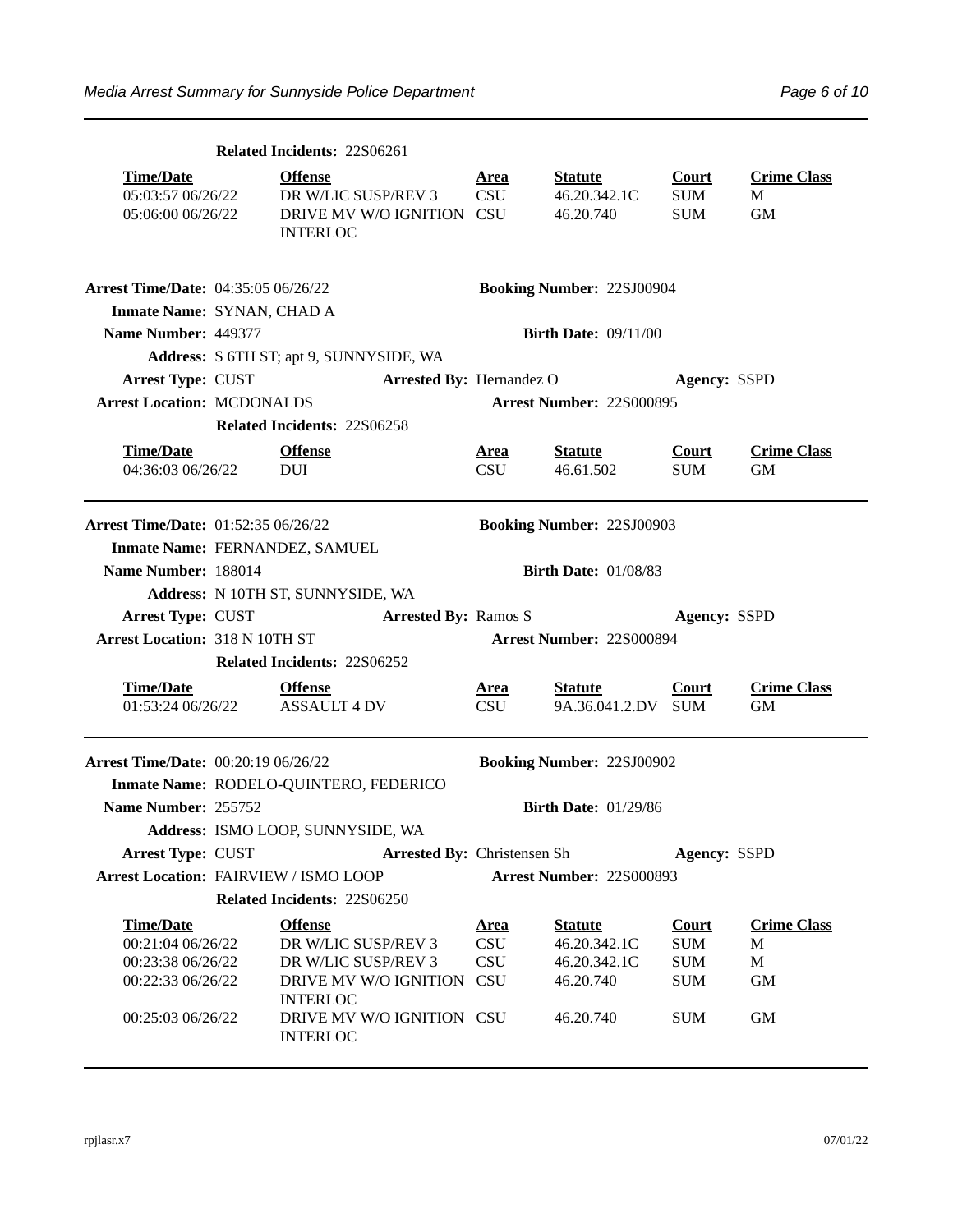| <b>Arrest Time/Date: 18:04:59 06/25/22</b>                                      |                                                                                            |                            | <b>Booking Number: 22SJ00901</b>                     |                                                        |                                            |
|---------------------------------------------------------------------------------|--------------------------------------------------------------------------------------------|----------------------------|------------------------------------------------------|--------------------------------------------------------|--------------------------------------------|
| Inmate Name: RAMOS, ALFONSO III                                                 |                                                                                            |                            |                                                      |                                                        |                                            |
| Name Number: 203371                                                             |                                                                                            |                            | <b>Birth Date: 03/18/00</b>                          |                                                        |                                            |
|                                                                                 | Address: MCCLAIN DR, SUNNYSIDE, WA                                                         |                            |                                                      |                                                        |                                            |
| <b>Arrest Type: CUST</b>                                                        | <b>Arrested By: Prieto J</b>                                                               |                            |                                                      | <b>Agency: SSPD</b>                                    |                                            |
| <b>Arrest Location: 509 YVH</b>                                                 |                                                                                            |                            | Arrest Number: 22S000892                             |                                                        |                                            |
|                                                                                 | Related Incidents: , 22S06233                                                              |                            |                                                      |                                                        |                                            |
| <b>Time/Date</b><br>11:55:14 06/27/22<br>11:56:39 06/27/22<br>18:05:39 06/25/22 | <b>Offense</b><br>THEFT 3 - UNDER \$750<br><b>HARASSMENT</b><br><b>CRIMINAL TRESPASS 2</b> | Area<br><b>CSU</b>         | <b>Statute</b><br>9A.56.050<br>9.28.020<br>9A.52.080 | <b>Court</b><br><b>SUM</b><br><b>SUM</b><br><b>SUM</b> | <b>Crime Class</b><br><b>GM</b><br>GM<br>M |
| <b>Arrest Time/Date: 14:55:00 06/25/22</b>                                      |                                                                                            |                            | <b>Booking Number: 22SJ00948</b>                     |                                                        |                                            |
|                                                                                 | Inmate Name: LORENZO-ANTONIO, CRISTOBAL                                                    |                            |                                                      |                                                        |                                            |
| Name Number: 451415                                                             |                                                                                            |                            | <b>Birth Date: 11/22/82</b>                          |                                                        |                                            |
|                                                                                 | Address: WILSON HWY, Grandview, WA                                                         |                            |                                                      |                                                        |                                            |
| <b>Arrest Type: NON</b>                                                         | <b>Arrested By: Juarez Mi</b>                                                              |                            |                                                      | <b>Agency: SSPD</b>                                    |                                            |
| <b>Arrest Location: Factory &amp; 241</b>                                       |                                                                                            |                            | Arrest Number: 22S000938                             |                                                        |                                            |
|                                                                                 | Related Incidents: 22S06231                                                                |                            |                                                      |                                                        |                                            |
| <b>Time/Date</b><br>14:55:00 06/25/22                                           | <b>Offense</b><br><b>HIT &amp; RUN - ATTENDED</b>                                          | <u>Area</u><br><b>SSPD</b> | <b>Statute</b><br>46.52.020                          | Court                                                  | <b>Crime Class</b><br><b>GM</b>            |
| <b>Arrest Time/Date: 06:17:48 06/25/22</b>                                      |                                                                                            |                            | <b>Booking Number: 22SJ00900</b>                     |                                                        |                                            |
| Inmate Name: VASQUEZ, JOSUE                                                     |                                                                                            |                            |                                                      |                                                        |                                            |
| Name Number: 123132                                                             |                                                                                            |                            | <b>Birth Date: 08/04/00</b>                          |                                                        |                                            |
|                                                                                 | Address: S EMERALD RD, SUNNYSIDE, WA                                                       |                            |                                                      |                                                        |                                            |
| <b>Arrest Type: CUST</b>                                                        | <b>Arrested By: Sanchez JO</b>                                                             |                            |                                                      | <b>Agency: SSPD</b>                                    |                                            |
| <b>Arrest Location:</b>                                                         |                                                                                            |                            | <b>Arrest Number: 22S000891</b>                      |                                                        |                                            |
|                                                                                 | Related Incidents: 22S06216                                                                |                            |                                                      |                                                        |                                            |
| Time/Date                                                                       | <b>Offense</b>                                                                             | Area                       | <b>Statute</b>                                       | <b>Court</b>                                           | <b>Crime Class</b>                         |
| 06:20:56 06/25/22                                                               | THREAT TO DO HARM                                                                          | <b>CSU</b>                 | 9.10.010                                             | <b>SUM</b>                                             | M                                          |
| 06:19:44 06/25/22                                                               | KNOWINGLY MAKE FALSECSU<br><b>STMT</b>                                                     |                            | 9A.76.175                                            | <b>SUM</b>                                             | GM                                         |
| 06:18:26 06/25/22                                                               | OBSTRUCT/RESIST LIQU CSU<br><b>OFFICER</b>                                                 |                            | 66.44.370                                            | <b>SUM</b>                                             | GM                                         |
| <b>Arrest Time/Date: 20:17:36 06/24/22</b>                                      |                                                                                            |                            | <b>Booking Number: 22SJ00896</b>                     |                                                        |                                            |
| Inmate Name: REYES, JUAN JOSE S                                                 |                                                                                            |                            |                                                      |                                                        |                                            |
| Name Number: 21155                                                              |                                                                                            |                            | <b>Birth Date: 02/18/94</b>                          |                                                        |                                            |
|                                                                                 | Address: HOMLESS, YAKIMA, WA                                                               |                            |                                                      |                                                        |                                            |
| <b>Arrest Type: CUST</b>                                                        | Arrested By: Rosenow joshu                                                                 |                            |                                                      | Agency: SSPD                                           |                                            |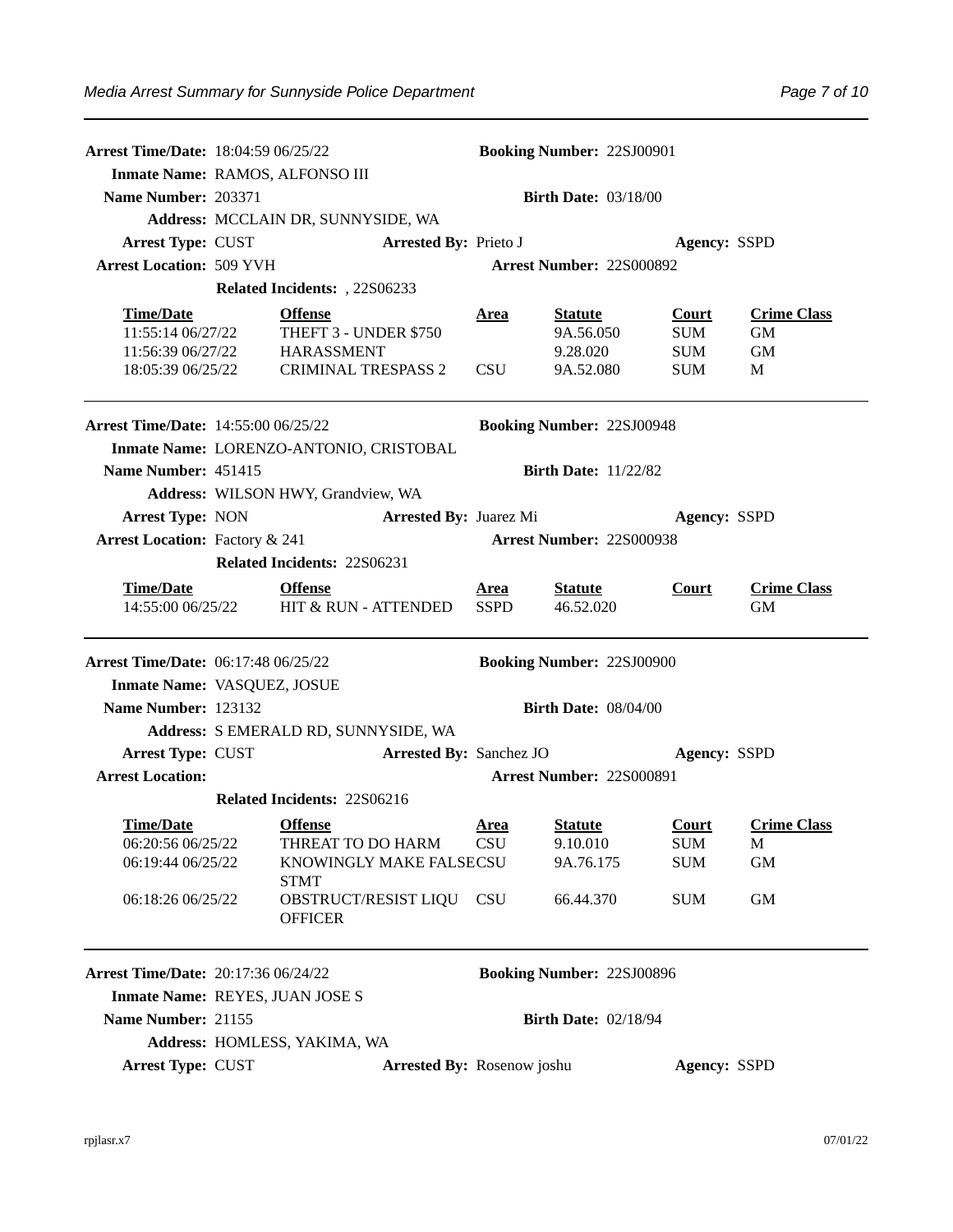| <b>Arrest Location:</b>                                    |                           |                                                           |                              |                            | Arrest Number: 22S000888                 |                                            |                                              |  |  |
|------------------------------------------------------------|---------------------------|-----------------------------------------------------------|------------------------------|----------------------------|------------------------------------------|--------------------------------------------|----------------------------------------------|--|--|
|                                                            | <b>Related Incidents:</b> |                                                           |                              |                            |                                          |                                            |                                              |  |  |
| <b>Time/Date</b><br>20:18:06 06/24/22<br>01:49:14 06/25/22 |                           | <b>Offense</b><br><b>KIDNAPPING 2</b><br><b>ROBBERY 2</b> |                              | <b>Area</b>                | <b>Statute</b><br>9A.40.030<br>9A.56.210 | <b>Court</b><br><b>YSUP</b><br><b>YSUP</b> | <b>Crime Class</b><br><b>FB</b><br><b>FB</b> |  |  |
| <b>Arrest Time/Date: 20:16:51 06/24/22</b>                 |                           |                                                           |                              |                            | <b>Booking Number: 22J-02426</b>         |                                            |                                              |  |  |
| Inmate Name: REYES, JUAN JOSE S                            |                           |                                                           |                              |                            |                                          |                                            |                                              |  |  |
| Name Number: 21155                                         |                           |                                                           |                              |                            | <b>Birth Date: 02/18/94</b>              |                                            |                                              |  |  |
|                                                            |                           | Address: HOMLESS, YAKIMA, WA                              |                              |                            |                                          |                                            |                                              |  |  |
| <b>Arrest Type: CUST</b>                                   |                           |                                                           | <b>Arrested By: ROSENOW</b>  |                            |                                          | <b>Agency: SSPD</b>                        |                                              |  |  |
| <b>Arrest Location: SUNNYSIDE</b>                          |                           |                                                           |                              |                            | Arrest Number: J00125428                 |                                            |                                              |  |  |
|                                                            | <b>Related Incidents:</b> |                                                           |                              |                            |                                          |                                            |                                              |  |  |
| <b>Time/Date</b><br>08:24:00 06/27/22<br>08:24:00 06/27/22 |                           | <b>Offense</b><br><b>KIDNAPPING 2</b><br><b>ROBBERY 2</b> |                              | <u>Area</u>                | <b>Statute</b><br>9A.40.030<br>9A.56.210 | <b>Court</b><br><b>YSUP</b><br><b>YSUP</b> | <b>Crime Class</b><br>FB<br>FB               |  |  |
| <b>Arrest Time/Date: 19:25:17 06/24/22</b>                 |                           |                                                           |                              |                            | <b>Booking Number: 22SJ00895</b>         |                                            |                                              |  |  |
|                                                            |                           | Inmate Name: GALLEGOS, JOANTHONY M                        |                              |                            |                                          |                                            |                                              |  |  |
| Name Number: 95320                                         |                           |                                                           |                              |                            | <b>Birth Date: 10/27/92</b>              |                                            |                                              |  |  |
|                                                            |                           | Address: ALEXANDER CT, PROSSER, WA                        |                              |                            |                                          |                                            |                                              |  |  |
| Arrest Type: CUST                                          |                           |                                                           | <b>Arrested By: Ramos S</b>  |                            |                                          | Agency: SSPD                               |                                              |  |  |
| <b>Arrest Location:</b>                                    |                           |                                                           |                              |                            | <b>Arrest Number: 22S000887</b>          |                                            |                                              |  |  |
|                                                            | <b>Related Incidents:</b> |                                                           |                              |                            |                                          |                                            |                                              |  |  |
| <b>Time/Date</b><br>19:29:53 06/24/22<br>19:27:07 06/24/22 |                           | <b>Offense</b><br><b>DUI</b><br>HIT & RUN - ATTENDED      |                              | Area                       | <b>Statute</b><br>46.61.502<br>46.52.020 | <b>Court</b><br><b>SUM</b><br><b>SUM</b>   | <b>Crime Class</b><br><b>GM</b><br><b>GM</b> |  |  |
| Arrest Time/Date: 18:10:00 06/24/22                        |                           | Inmate Name: RAMIREZ AGUILAR, LUIS P                      |                              |                            | <b>Booking Number: 22SJ00910</b>         |                                            |                                              |  |  |
| Name Number: 18576                                         |                           |                                                           |                              |                            | <b>Birth Date: 08/16/94</b>              |                                            |                                              |  |  |
|                                                            |                           | Address: MAPLE GROVE RD, SUNNYSIDE, WA                    |                              |                            |                                          |                                            |                                              |  |  |
| <b>Arrest Type: NON</b>                                    |                           |                                                           | <b>Arrested By: Prieto J</b> |                            |                                          | Agency: SSPD                               |                                              |  |  |
| <b>Arrest Location: 1800 E Lincoln</b>                     |                           |                                                           |                              |                            | <b>Arrest Number: 22S000901</b>          |                                            |                                              |  |  |
|                                                            |                           | Related Incidents: 22S06201                               |                              |                            |                                          |                                            |                                              |  |  |
| <b>Time/Date</b><br>18:10:00 06/24/22                      |                           | <b>Offense</b><br>DR W/LIC SUSP/REV 3                     |                              | <u>Area</u><br><b>SSPD</b> | <b>Statute</b><br>46.20.342.1C           | <b>Court</b>                               | <b>Crime Class</b><br>М                      |  |  |

**Arrest Time/Date:** 17:12:43 06/24/22 **Booking Number:** 22SJ00894

**Inmate Name:** GOMEZ SARAGOS, ISRAEL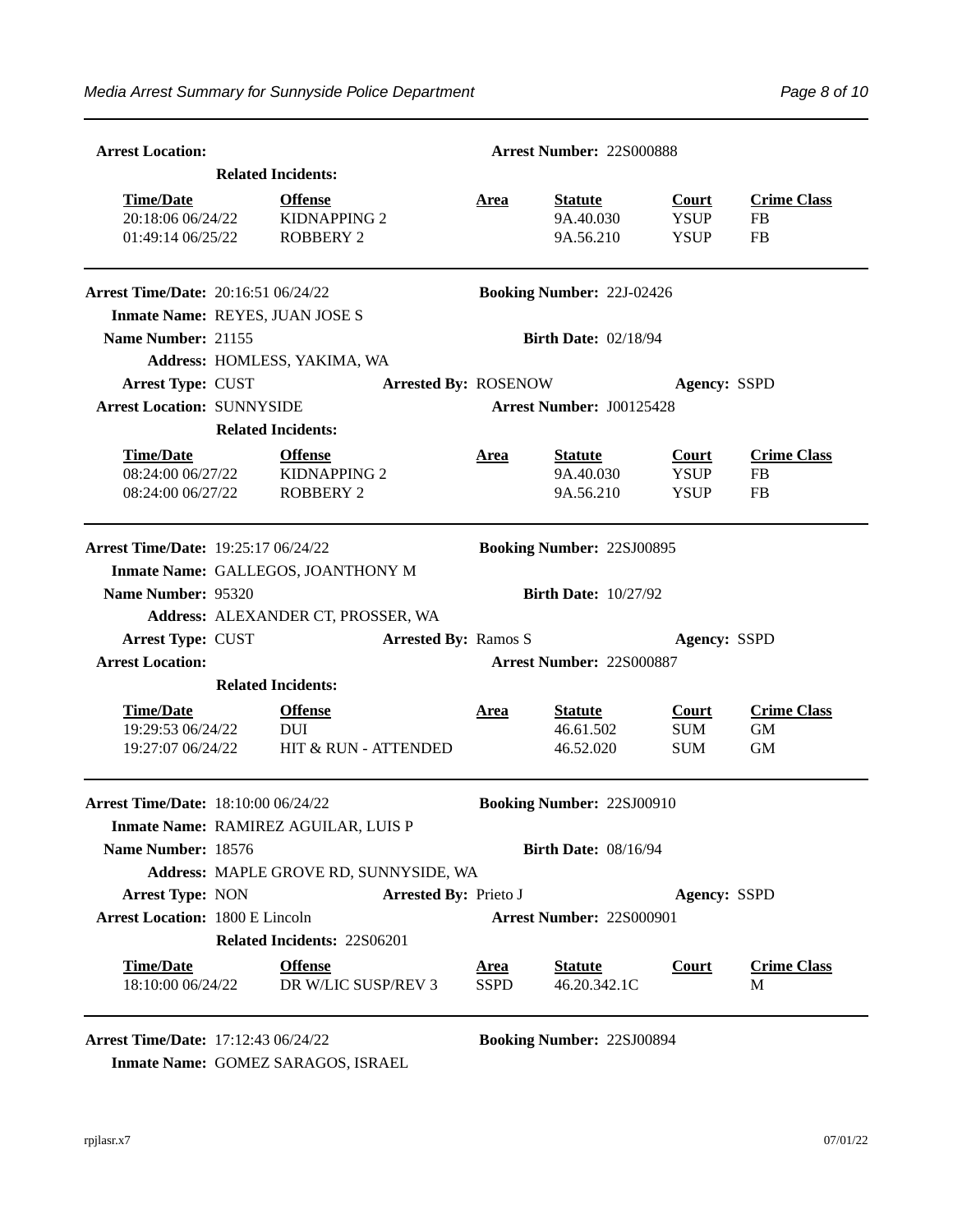| Name Number: 445201                                        |                           |                                                    |                             |                    | <b>Birth Date: 09/18/02</b>                         |                                            |                                 |
|------------------------------------------------------------|---------------------------|----------------------------------------------------|-----------------------------|--------------------|-----------------------------------------------------|--------------------------------------------|---------------------------------|
|                                                            |                           | Address: HUDSON RD, OUTLOOK, WA                    |                             |                    |                                                     |                                            |                                 |
| <b>Arrest Type: CUST</b>                                   |                           |                                                    | <b>Arrested By: Ramos S</b> |                    |                                                     | <b>Agency: SSPD</b>                        |                                 |
| <b>Arrest Location: SUNNYSIDE</b>                          |                           |                                                    |                             |                    | Arrest Number: 22S000886                            |                                            |                                 |
|                                                            |                           | Related Incidents: 22S06199                        |                             |                    |                                                     |                                            |                                 |
| <b>Time/Date</b>                                           |                           | <b>Offense</b><br>17:14:13 06/24/22 ASSAULT 4 DV   |                             | <u>Area</u><br>CSU | <u>Statute</u><br>9A.36.041.2.DV SUM                | Court                                      | <b>Crime Class</b><br><b>GM</b> |
| <b>Arrest Time/Date: 11:43:36 06/24/22</b>                 |                           |                                                    |                             |                    | <b>Booking Number: 22SJ00893</b>                    |                                            |                                 |
|                                                            |                           | Inmate Name: CISNEROS, ORLANDO JR                  |                             |                    |                                                     |                                            |                                 |
| Name Number: 239636                                        |                           |                                                    |                             |                    | <b>Birth Date: 06/14/02</b>                         |                                            |                                 |
|                                                            |                           | Address: BLAINE AVE, SUNNYSIDE, WA                 |                             |                    |                                                     |                                            |                                 |
| <b>Arrest Type: CUST</b>                                   |                           |                                                    | <b>Arrested By: Ramos S</b> |                    |                                                     | <b>Agency: SSPD</b>                        |                                 |
| <b>Arrest Location: SUNNYSIDE</b>                          |                           |                                                    |                             |                    | <b>Arrest Number: 225000885</b>                     |                                            |                                 |
|                                                            |                           | Related Incidents: 22S06190                        |                             |                    |                                                     |                                            |                                 |
| <b>Time/Date</b>                                           |                           | <b>Offense</b>                                     |                             | <u>Area</u>        | <b>Statute</b>                                      | <b>Court</b>                               | <b>Crime Class</b>              |
|                                                            |                           | 11:47:25 06/24/22 THEFT 3 - UNDER \$750            |                             | <b>CSU</b>         | 9A.56.050                                           | <b>SUM</b>                                 | <b>GM</b>                       |
| 11:58:55 06/24/22                                          |                           | <b>CRIMINAL TRESPASS 1</b>                         |                             | <b>CSU</b>         | 9A.52.070                                           | <b>SUM</b>                                 | GM                              |
| Arrest Time/Date: 10:56:07 06/24/22                        |                           |                                                    |                             |                    | <b>Booking Number: 22SJ00892</b>                    |                                            |                                 |
|                                                            |                           | Inmate Name: CHAVEZ HERNANDEZ, RAPHAEL A           |                             |                    |                                                     |                                            |                                 |
| Name Number: 450580                                        |                           |                                                    |                             |                    | <b>Birth Date: 10/26/00</b>                         |                                            |                                 |
| Address: , ,                                               |                           |                                                    |                             |                    |                                                     |                                            |                                 |
| Arrest Type: CUST                                          |                           |                                                    | <b>Arrested By: Saenz G</b> |                    |                                                     | <b>Agency: SSPD</b>                        |                                 |
| <b>Arrest Location:</b>                                    |                           |                                                    |                             |                    | Arrest Number: 22S000884                            |                                            |                                 |
|                                                            | <b>Related Incidents:</b> |                                                    |                             |                    |                                                     |                                            |                                 |
| <b>Time/Date</b><br>10:56:47 06/24/22                      |                           | <b>Offense</b><br>OTHELLO POLICE                   |                             | <u>Area</u>        | <b>Statute</b><br><b>OTHELLO</b><br><b>CONTRACT</b> | <b>Court</b><br><b>OTH</b>                 | <b>Crime Class</b><br><b>CI</b> |
| <b>Arrest Time/Date: 01:44:16 06/24/22</b>                 |                           |                                                    |                             |                    | <b>Booking Number: 22SJ00890</b>                    |                                            |                                 |
|                                                            |                           | Inmate Name: PARRA CISNEROS, FERNANDO              |                             |                    |                                                     |                                            |                                 |
| Name Number: 257432                                        |                           |                                                    |                             |                    | <b>Birth Date: 05/01/99</b>                         |                                            |                                 |
|                                                            |                           | Address: CASCADE WY; 6, SUNNYSIDE, WA              |                             |                    |                                                     |                                            |                                 |
| <b>Arrest Type: CUST</b>                                   |                           |                                                    | Arrested By: Rosenow joshu  |                    |                                                     | <b>Agency: SSPD</b>                        |                                 |
| <b>Arrest Location:</b>                                    |                           |                                                    |                             |                    | Arrest Number: 22S000882                            |                                            |                                 |
|                                                            | <b>Related Incidents:</b> |                                                    |                             |                    |                                                     |                                            |                                 |
| <b>Time/Date</b><br>23:45:05 06/24/22<br>01:44:57 06/24/22 |                           | <b>Offense</b><br><b>ROBBERY 2</b><br>KIDNAPPING 2 |                             | <u>Area</u>        | <b>Statute</b><br>9A.56.210<br>9A.40.030            | <b>Court</b><br><b>YSUP</b><br><b>YSUP</b> | <b>Crime Class</b><br>FB<br>FB  |